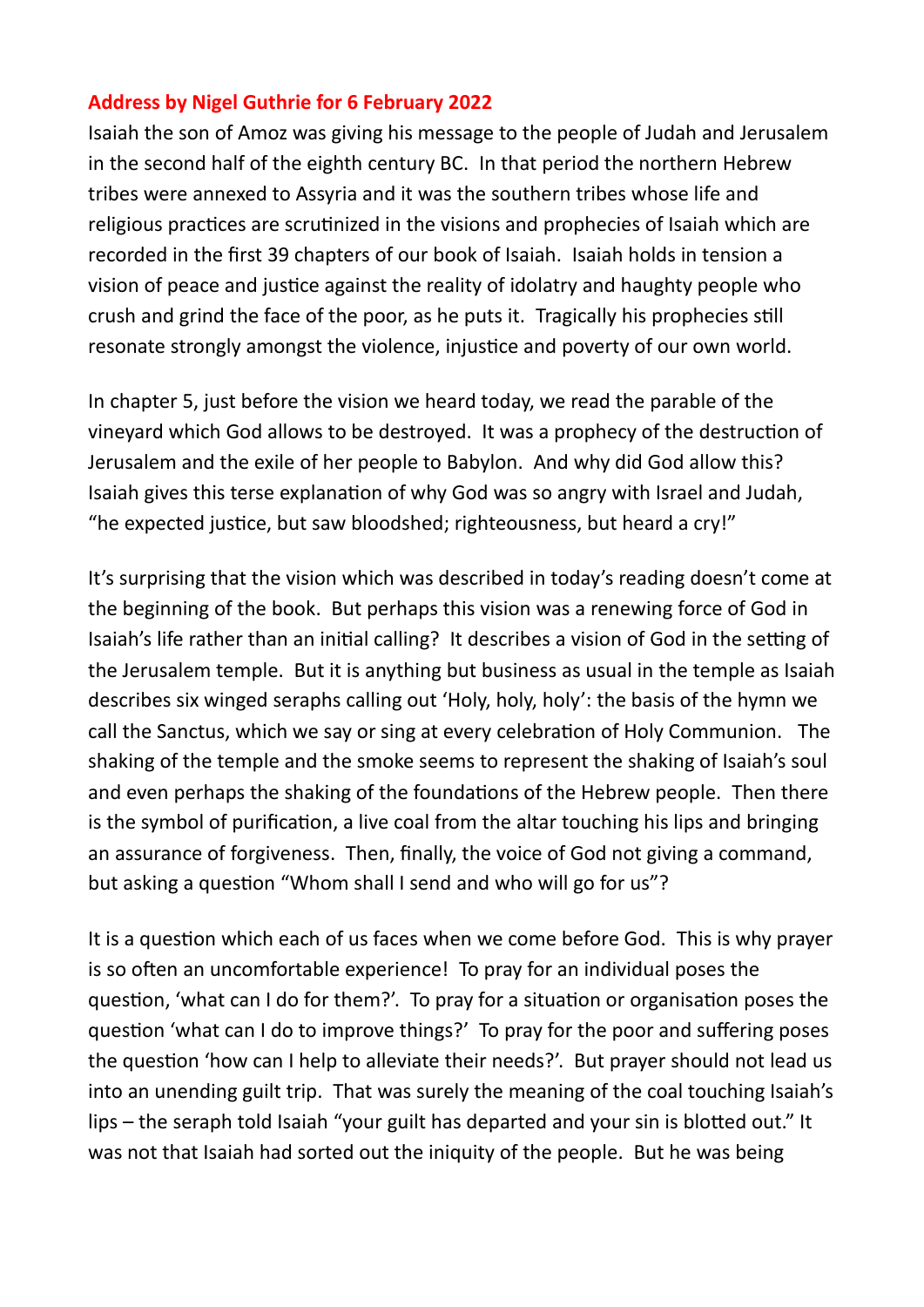prepared to answer a call not to stand by while injustice and idolatry continued to blight his society.

In church we try to work together for common goals: to promote peace, justice and the integrity of creation. St Paul shows us how profoundly we need each other if we are to serve and worship God. And the disciples were a body of twelve – not a lot of people to bring in the Kingdom of God - and not always the best in attitude or understanding, but were called and chosen by Jesus. Our calling is individual but it is also corporate and although our own conscience must but alert and responsive to injustice so should our structures in church and society.

It is Intriguing that Isaiah locates his great vision as being "in the year that King Uzziah died." Was the King's death in some way connected with the vision? Did it bring about an instability or crisis which provoked the vision?

It was the death of King George the sixth 70 years ago that brought his daughter Princess Elizabeth back from her visit to Kenya to take up the responsibility of being our Queen. We know that she shared a close and loving relationship with him so this has always been a quiet time of commemoration for Her Majesty. We hope that she will be in good health to enjoy some more exuberant celebrations later in the year.

Reflecting on her calling this week, I have been thinking how much of our lives are determined by factors outside our control. The abdication of her uncle and the relatively early death of her father and the fact that she was the elder of two sisters were the realities that constituted her calling as monarch 70 years ago. And those of us who do not agree with a constitutional monarchy will find that especially weird. But in reality a lot of our callings are determined in similar ways. The life and work of our parents, our education and early experience, our particular strengths and weaknesses, our singleness, partnership or marriage and our faith all profoundly affect our calling, or callings in life. Few of us have had such dramatic calls to service as Isaiah, and yet I suspect that many of us have had moments of revelation or decision where the course of our lives has been changed significantly. As Christians we look for the hand of God in this and indeed seek his words of inspiration and guidance as we look to clarify and follow our own calling. And as we age we realise that our calling changes as our circumstances change. As we leave youth behind we can accept commitment and responsibilities. As we finish paid employment we may